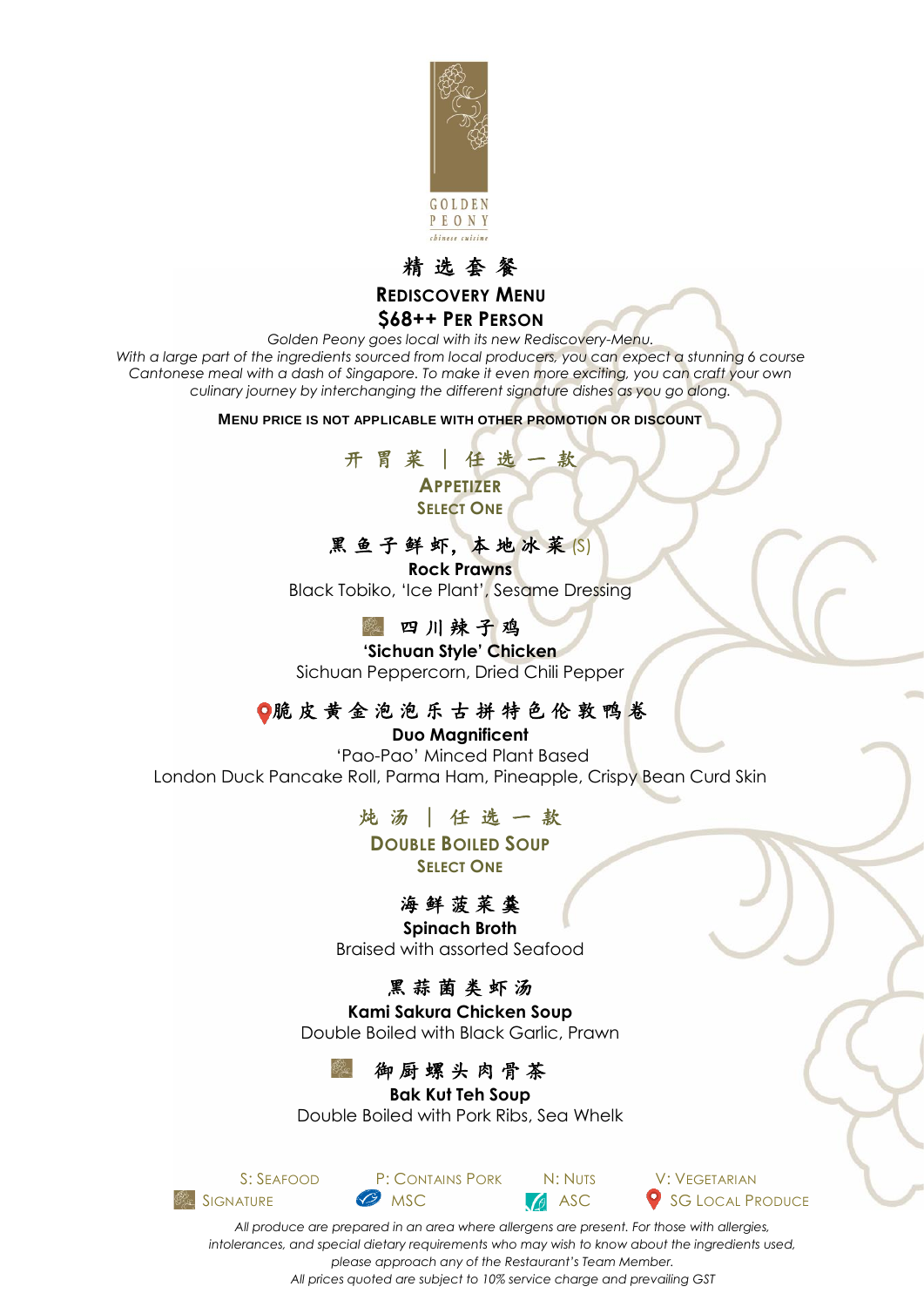



### **TOP UP OPTION**

**ADDITIONAL CHARGE OF \$10++ PER ORDER**

### 孜 然 焖 羊 扒

**Lamb** Stewed with Cumin Powder

## 京 葱 蒜 子 焖 和 牛 肋 骨

**Wagyu Short Rib** Garlic, Leek

## 香 烤 无 锡 龙 骨

**Loin Prime Rib** Fermented Red Beancurd, Bay Leaf Red Kojic Sauce



*All produce are prepared in an area where allergens are present. For those with allergies, intolerances, and special dietary requirements who may wish to know about the ingredients used, please approach any of the Restaurant's Team Member. All prices quoted are subject to 10% service charge and prevailing GST*